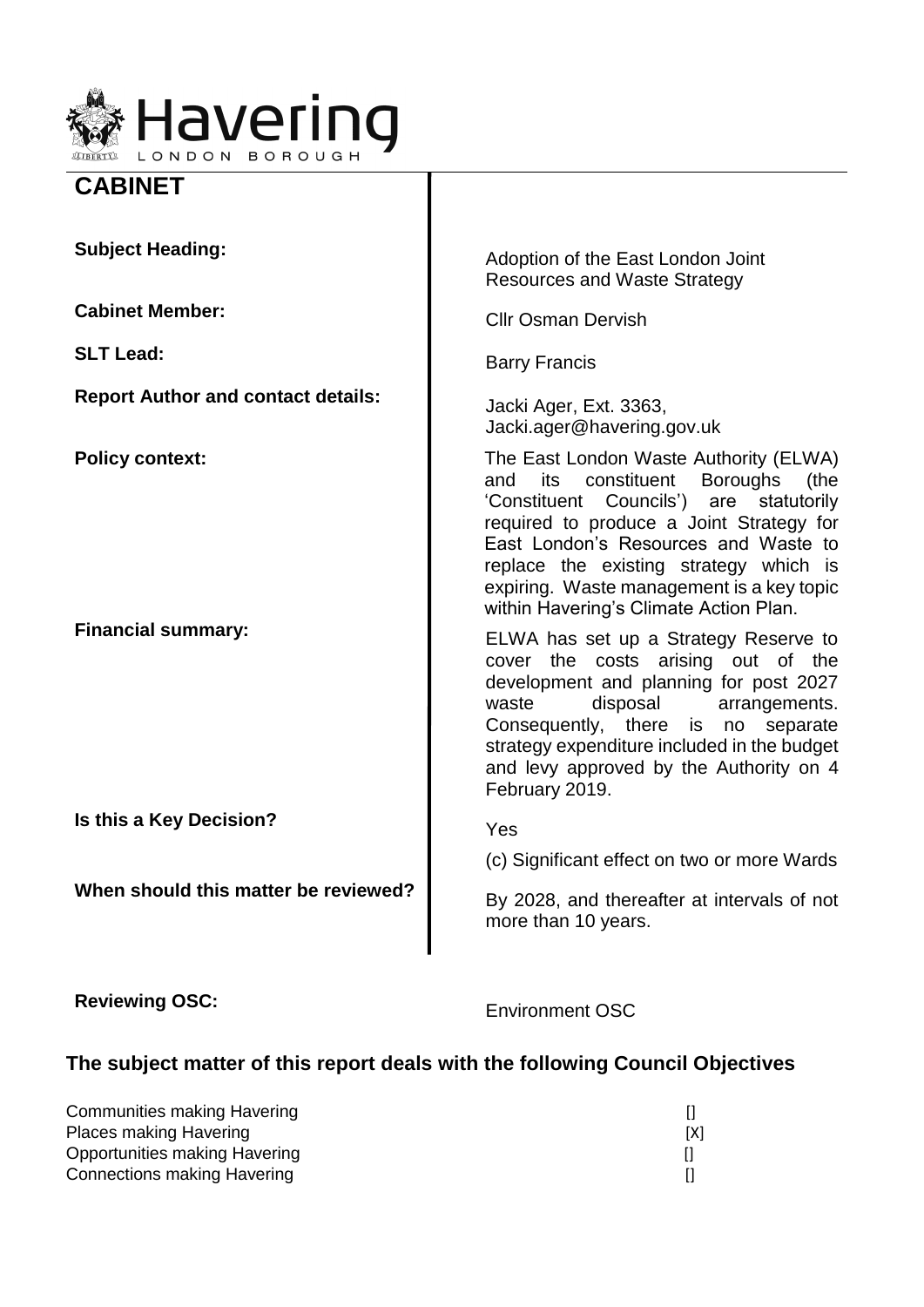#### **SUMMARY**

- 1.1 As Waste Collection Authorities (WCAs) the London Borough of Havering and the other 3 constituent Boroughs of the East London Waste Authority (ELWA) (Barking and Dagenham, Newham, and Redbridge – the 'Constituent Councils) collect household and other waste that is subsequently treated and/or disposed of by ELWA as the Joint Waste Disposal Authority (JWDA).
- 1.2 ELWA and its Constituent Councils are statutorily required to produce a Joint Strategy for East London's Resources and Waste ("Joint Strategy") to replace the existing strategy which is expiring.
- 1.3 The new Joint Strategy has been developed in close cooperation between officers and Members of the Constituent Councils (Appendix 1).
- 1.4 The context around the Constituent Councils delivering waste management services is subject to considerable change over coming years, with changes to national waste policy, obligations through the London Environment Strategy (LES), and the ending of ELWA's current treatment contract in 2027 with the need to develop successor arrangements.
- 1.5 The Preliminary Draft of the Joint Strategy was agreed by Cabinet in July 2021, and was then subject to public consultation for eight weeks to September 2021 to understand the public opinion on its priorities and actions. The results of this are provided in Appendix 2. Future service changes will be subject to consultation as appropriate in line with statutory obligations.
- 1.6 Background information relating to the following areas accompanied the July 2021 Cabinet report and will therefore not be repeated:
	- Current and Future Government and Mayoral Waste Policy and Targets
	- Strategy Development Process
	- Individual Borough Local Authority Collected Waste (LACW) Recycling Rate Targets
	- Draft Strategic Environmental Assessment (SEA) Screening
	- Public Consultation Plan
	- Timeline for Consultation and Adoption
- 1.7. Additionally, the following documents are available for viewing at [www.eastlondonwaste.gov.uk/jointstrategy](http://www.eastlondonwaste.gov.uk/jointstrategy)
	- Joint Strategy for East London's Resources and Waste
	- Consultation Report
	- Joint Strategy Consultation Report Appendices
	- Equalities Impact Assessment (also attached to this report as Appendix 3)
	- Strategic Environmental Assessment Screening Report
	- Strategic Environmental Assessment Statement of Determination
	- Joint Strategy Technical Report 1 Baseline
	- Joint Strategy Technical Report 2 Forecasting
	- Joint Strategy Technical Report 2 Forecasting Appendix A
	- Joint Strategy Technical Report 3 Waste Reduction and Reuse Modelling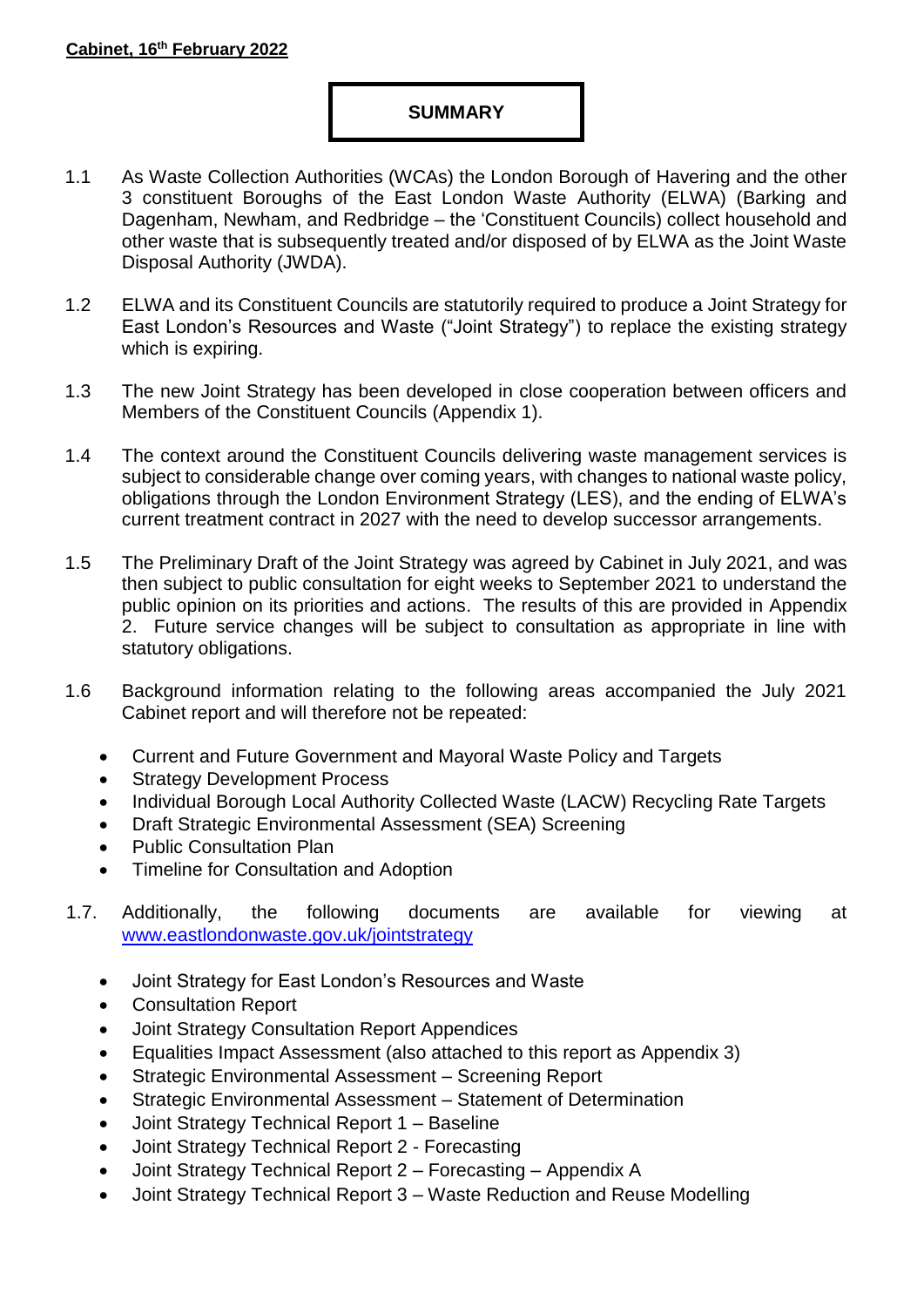- Joint Strategy Technical Report 3 Waste Reduction and Reuse Modelling Appendix A
- Joint Strategy Technical Report 4 Collections Modelling

## **RECOMMENDATIONS**

2.1 Cabinet is recommended to approve the adoption of the East London Joint Resources and Waste Strategy (Joint Strategy).

## **REPORT DETAIL**

#### **3. Background**

- 3.1 Current Waste Management Arrangements
- 3.1.1 As a Waste Collection Authority (WCA) the London Borough of Havering has a statutory obligation to collect household waste arising from homes and other premises, alongside commercial waste at the request of individual businesses. It is also responsible for undertaking street cleansing and other public realm management duties, which result in the collection of other waste streams.
- 3.1.2 The ELWA is a 'Joint Waste Disposal Authority' and is responsible for providing treatment and disposal for the waste and recycling collected by the Constituent Councils, and the operation of Reuse and Recycling Centres (RRC's) the contract of which started in 2002 and ends in December 2027.
- 3.1.3 Waste Authorities in London, and their associated strategies, are required to deliver waste services in 'general conformity' (subject to some caveats) with the Mayor of London's 2018 London Environment Strategy (LES).
- 3.1.4 The Resources and Waste Strategy for England (2018) sets out the Government's vision for future waste management policy.

#### **4 Key Elements of the Joint Strategy**

#### 4.1 Recycling Rate Targets

- 4.1.1 Targets outlined in section 4.3.3 of the Joint Strategy are respectively national targets for England and London-wide targets, not targets on individual local authorities within these areas. It is acknowledged that individual local authorities will over or under achieve against these targets depending on local circumstances.
- 4.1.2 The shared Local Authority Collected Waste (LACW) recycling rate target within the Joint Strategy is 35% for 2030, with Havering's individual target being 45%. This is substantially higher than the other Constituent Councils due to the larger proportion of green waste recovered for composting contributing towards the overall recycling rate as well as a lower proportion of flatted properties in the Borough, which traditionally produce lower levels of recycling.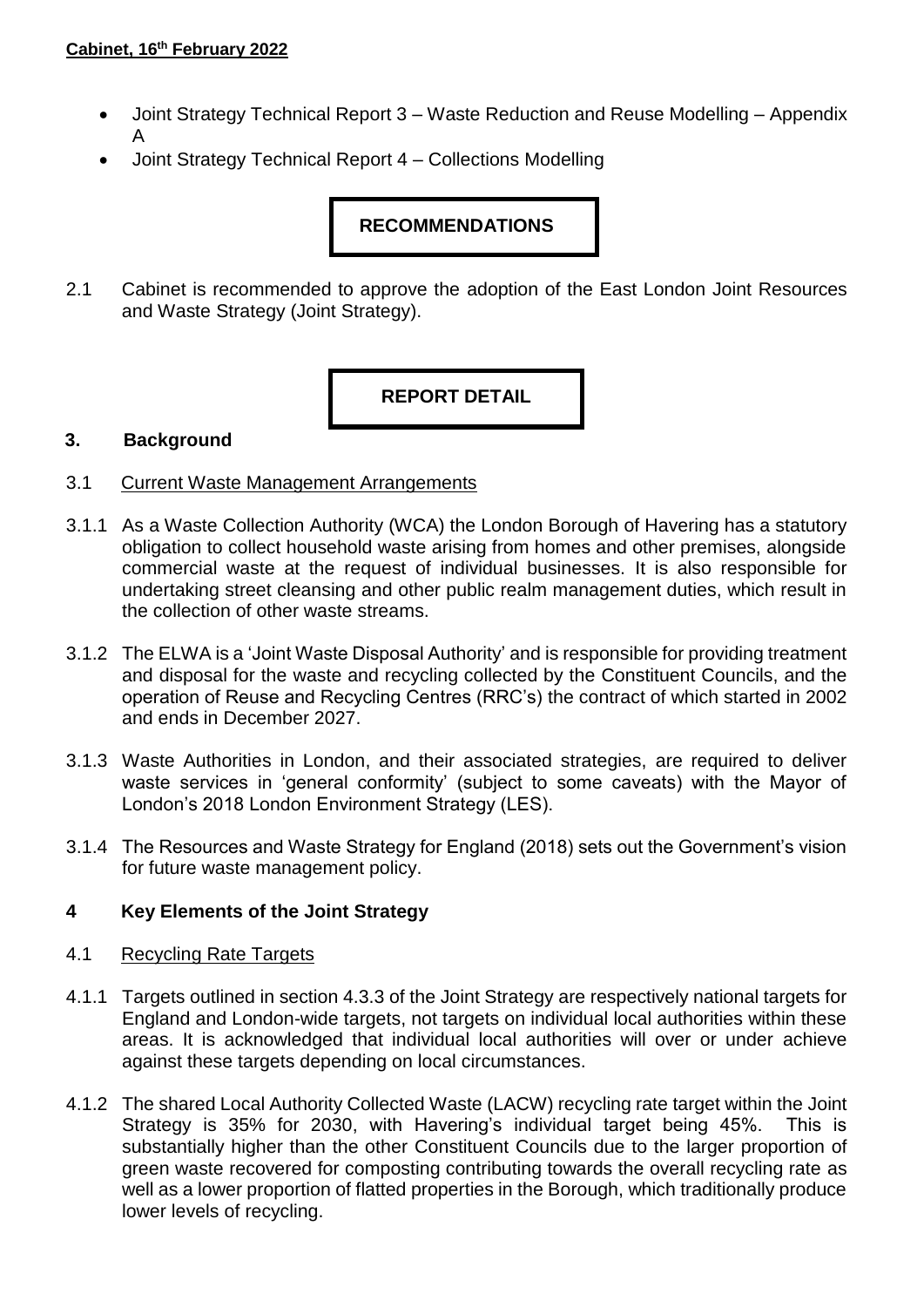4.1.3 The targets and modelling assumptions included in the Joint Strategy can be viewed in the appendices to the previous July 2021 Cabinet report.

#### 4.2 ELWA's Successor Post-2027 Waste Treatment and Disposal Solution

- 4.2.1 The end of the current waste treatment contract in 2027 will mean that ELWA needs to make new arrangements to manage the waste and recycling collected by the Constituent Councils. This is a process that can take several years to plan because of the large investments for new infrastructure and because of the lengthy procurement / development times.
- 4.2.2 Section 4.4.2 of the Joint Strategy contains a series of priorities and actions to guide the process of developing successor arrangements. Given that ELWA's successor contracts could last for up to 30 years in line with standard waste industry contracts, the Joint Strategy period is 2027 to 2057.
- 4.2.3 The Joint Strategy does however still set out a range of actions that the Constituent Councils are committed to undertake to improve services prior to 2027 and commits the Constituent Councils to review of the Strategy by 2028 and thereafter at intervals of not more than 10 years.

#### 4.3 Contents of the Joint Strategy

- **Chapter One – Introduction -** sets the context, aims and objectives of the strategy.
- **Chapter Two – What Is Our Current Situation? –** sets out the context of the Constituent Councils' area, current waste management arrangements, a description of the waste managed, and the current performance.
- **Chapter Three – What Might The Future Look Like? -** describes how the area will change, impacts of national and regional policy on waste generation, and likely other factors such as changes in consumer behaviour.
- **Chapter Four – Where Do We Want to Be? -** sets out the vision for how the Constituent Councils will work together to help reduce waste and reuse and recycling. Sets out recycling targets and priorities and actions for ELWA's post-2027 arrangements.
- **Chapter Five – How Do We Get There -** outlines how the Constituent Councils will work together to achieve the aims and ambitions set out in the Joint Strategy including provisions for future review; and
- **Chapter Six – Measuring Success -** describes how the performance indicators outlined will be used to measure success.

#### **5 Key stakeholders**

#### 5.1 Engagement with the Greater London Authority

- 5.1.1 Officers from ELWA and the Constituent Councils have been engaging with the Greater London Authority (GLA) since project commencement, to chart a course towards achieving general conformity with the LES.
- 5.1.2 The engagement has been productive and positive, and the Constituent Councils appear to be on track to achieve this. This will be confirmed during formal consultation with the GLA.
- 5.2 The Need for a Strategic Environmental Assessment (SEA)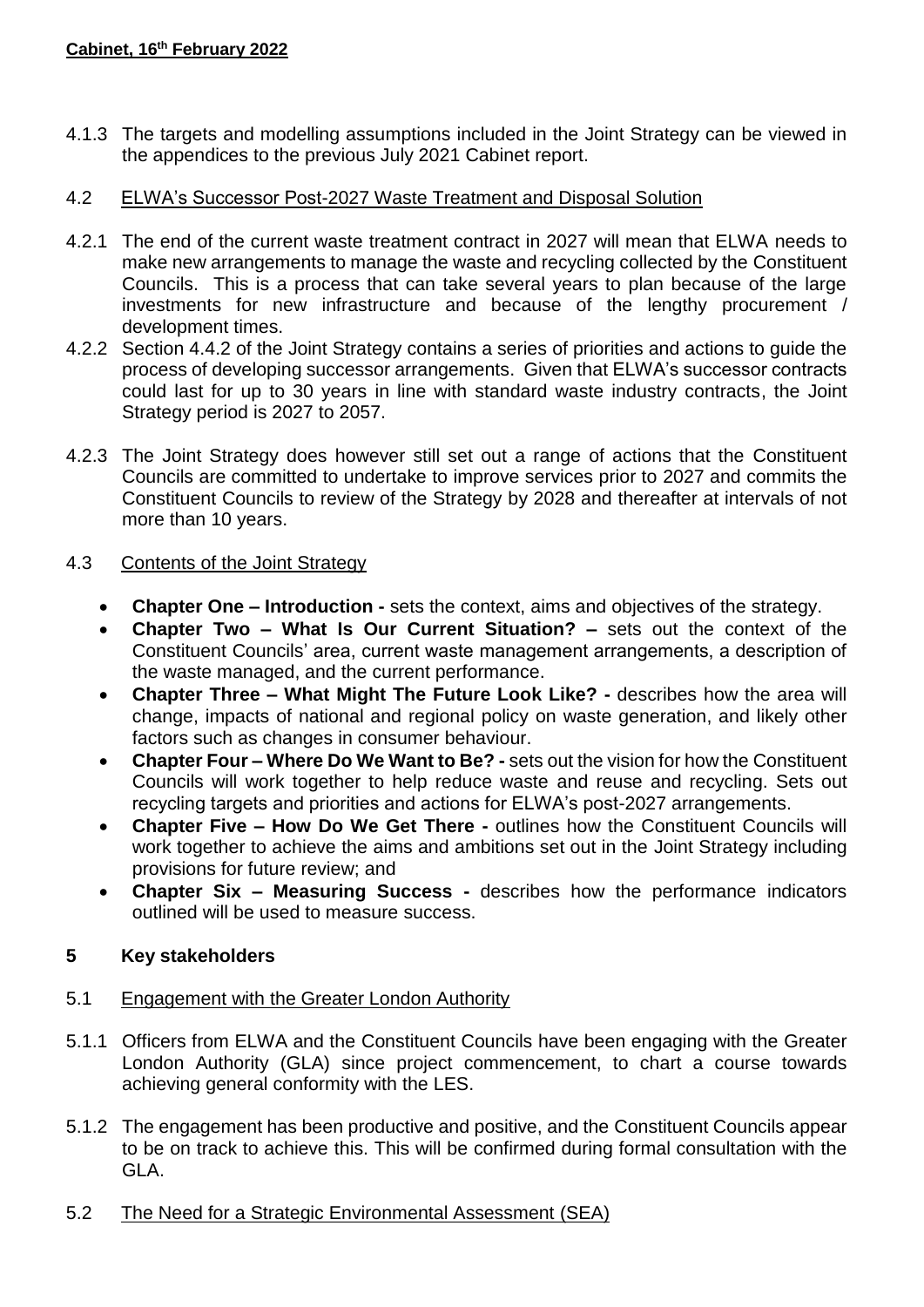- 5.2.1 An SEA Screening Report was produced for the Joint Strategy for review by statutory consultees - the Environment Agency, Historic England and Natural England. General comments were received back from Historic England, whilst Natural England confirmed that no SEA would be required for the Joint Strategy. A Statement of Determination has been produced and is available on the ELWA website.
- 5.3 Wider Stakeholder Engagement Process
- 5.3.1 Due to the aforementioned constraints and uncertainties, the Joint Strategy largely sets out broad directions of travel and general principles for future waste and resource management.
- 5.3.2 Whilst there is no statutory requirement to do so, a public engagement process has been undertaken to determine local priorities around how the Constituent Councils plan to meet the targets and ambitions set out in the Joint Strategy.
- 5.3.3 In Havering, responses included both national and local issues, some within the Council's control, and others that would need to be dealt with on either a regional or national basis. The main areas of interest for respondents were:
	- More consistency in collections between boroughs
	- Recycling a wider range of materials at home, including glass and plastic
	- Introduction of bins for households
	- Education and enforcement
	- Encouraging businesses to use less single-use plastic
	- Better labelling on packaging
	- More local repair outlets
- 5.3.4 A summary of the consultation exercise is provided in Appendix 2, with further appendices available at [www.eastlondonwaste.gov.uk/jointstrategy.](http://www.eastlondonwaste.gov.uk/jointstrategy)

**REASONS AND OPTIONS**

#### **6. Reasons for the decision:**

- 6.1 The WCAs and WDAs in 'two tier' areas (i.e. areas with separate WCAs and WDAs) in England are required under s32 of the Waste Emissions Trading Act to have in place a joint strategy for the management of household and similar wastes. The Act also obligates these Authorities to:
	- Ensure that the policies in the joint strategy are kept under review;
	- Have regard to the relevant government guidance; and
	- When formulating a joint strategy "carry out such consultation as they consider appropriate".
- **6.2 Other options considered:**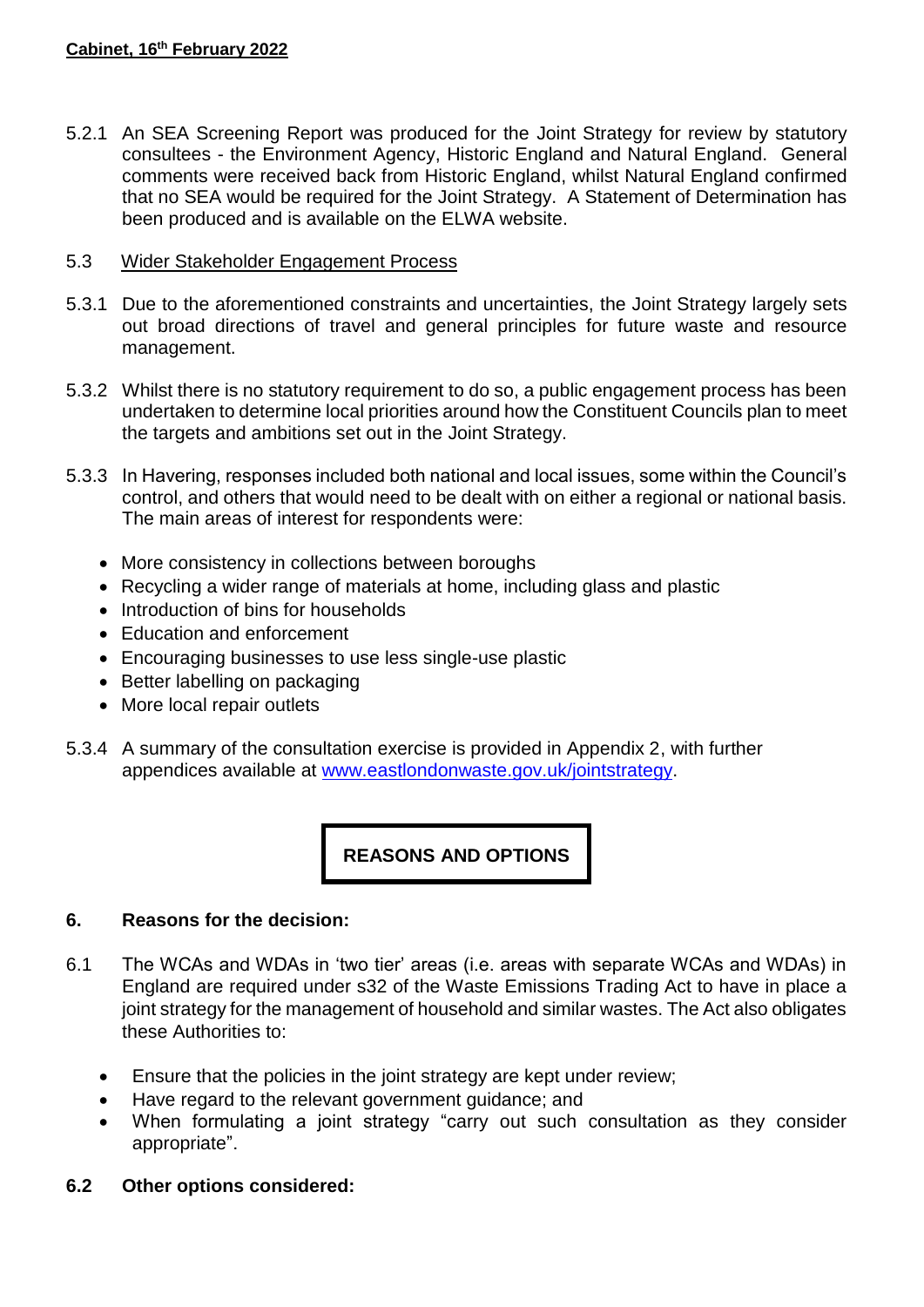6.3 Not produce a new strategy. However, given the above statutory requirements, this is not considered a viable option.

 **IMPLICATIONS AND RISKS**

### **7. Financial implications and risks:**

- 7.1 The targets and priorities within the Joint Strategy do not bind the Council to any specific expenditure, but there will need to be investment in recycling and waste services in the future to meet performance expectations, both within the strategy, as well as local and national legislation in the form of the London Environment Strategy and Environment Act respectively.
- 7.2 Further analysis of financial implications will need to be undertaken as more specific proposals are brought forward for the Council's collection services as well as the wider infrastructure solutions for ELWA. These financial implications will be considered and funding agreed prior to proposals being executed. Havering's future waste collection services will be designed flexibly with expected requirements and funding in mind.

### **7.3 Legal implications and risks:**

- 7.3
- 7.3.1 The role of Newham as a Waste Collection Authority (WCA) and ELWA as Waste Disposal Authority (WDA) is set out in the Waste Regulation and Disposal Authorities Order 1985.
- 7.3.2 The Waste Collection Authorities and Waste Disposal Authorities in 'two tier' areas (i.e. areas with separate WCAs and WDAs) in England are required under s32 of the Waste Emissions Trading Act to have in place a joint strategy for the management of household and similar wastes.
- 7.3.3 Waste Authorities in London are required to deliver waste management services in 'general conformity' (subject to some caveats) with the Mayor of London's Resources and Waste Strategy – currently the waste policies of the Mayor's wider 2018 London Environment Strategy (LES). This requirement extends to the policies of any Joint Waste Strategy.
- 7.3.4 There is a general duty to consult set out in s.3 of the Local Government Act 1999 ('LG Act'), requiring Best Value Authorities to consult with 'representatives' of taxpayers, business rate payers, service users and others who would be impacted by proposals. The Waste and Emissions Trading Act 2003 ('WET Act'), from which the requirement for waste authorities in two-tier areas to produce a joint strategy arises, states that consultation should be undertaken as 'appropriate'.
- 7.3.5 The Council may rely upon the General Power of Competence ("general power") provided for in Section 1 of the Localism Act 2011. The general power is a wide power, which allows the Council to do anything that an individual may do, subject to public law principles and certain statutory limitations.